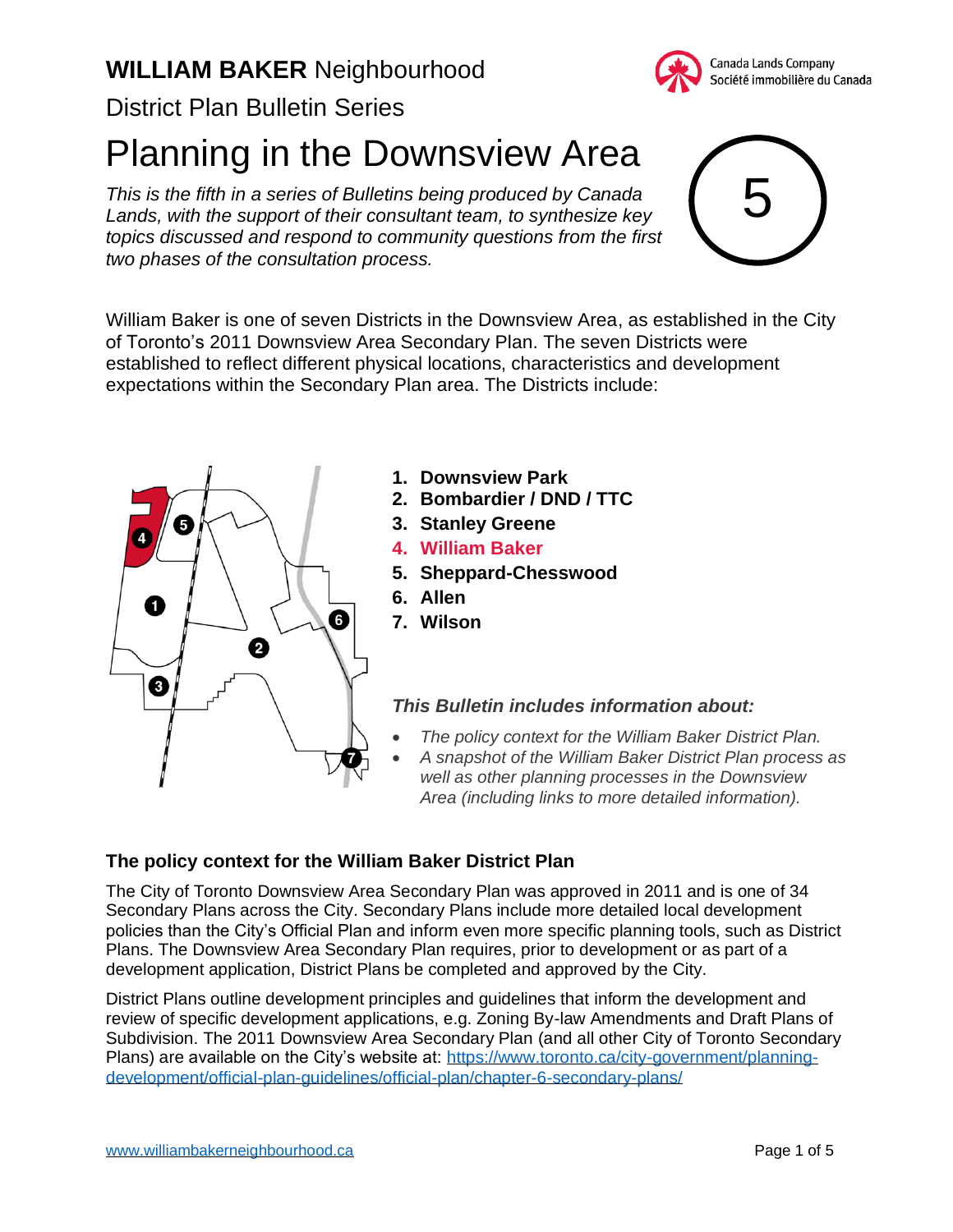



## **William Baker District Plan**

William Baker is one of many future neighborhoods that will continue to transform the lands surrounding Downsview Park. The William Baker lands consist of approximately 62 acres located north and east of the intersection of Keele Street and Sheppard Avenue West, and adjacent to the Downsview Park TTC and GO Station. The centrepiece of the neighbourhood is a large woodlot that will be enhanced and preserved. Canada Lands owns the lands and is currently leading the process to develop a District Plan for the future neighbourhood.



Canada Lands anticipates submitting a District Plan application to the City for review in the winter of 2020 with the first phase of building starting no sooner than 2023.

For more information about the William Baker process visit the project website at

[www.williambakerneighbourhood.ca](http://www.williambakerneighbourhood.ca/)



## **Downsview Park**

The 2011 Downsview Area Secondary Plan identifies Downsview Park as a local, regional and national attraction that is comprised of large natural and open space areas and areas of park development. Downsview Park is large (291 acres) and it is used and treasured by a wide range of active and passive users – especially as an area for fresh air and experiencing nature during the pandemic. The park is, and will remain, the heart of the community as the neighbourhoods around it continue to develop.



For more information about Downsview Park visit [www.downsviewpark.ca](http://www.downsviewpark.ca/)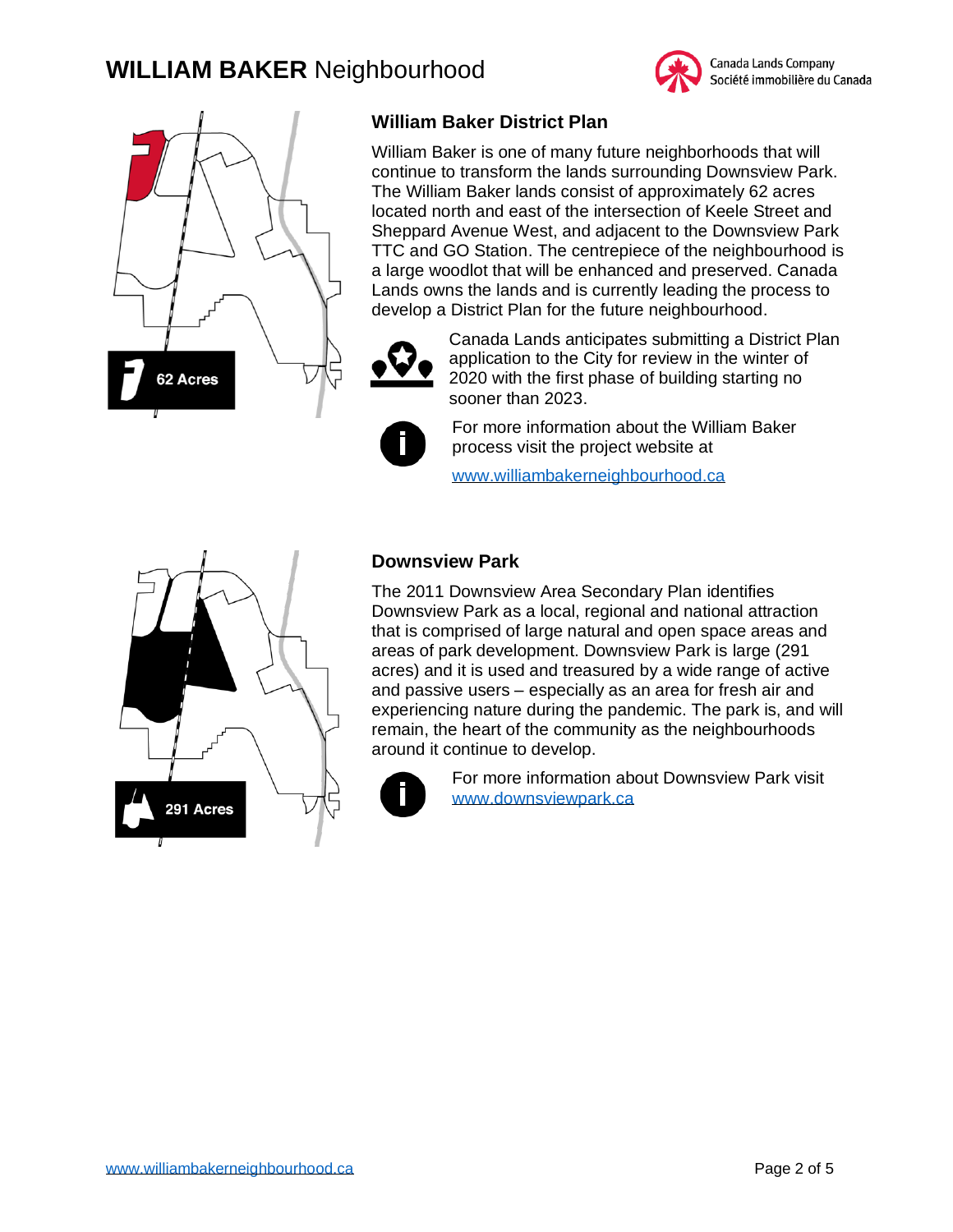# **WILLIAM BAKER** Neighbourhood





## **id8 Downsview**

Northcrest Developments and Canada Lands are collaborating to plan the future of over 500 acres at Downsview within the Sheppard-Chesswood, Bombardier/DND/TTC, and Allen Districts. The site includes approximately 370 acres that currently make up Downsview Airport and the hanger lands owned by Northcrest, as well as approximately 150 acres of the former Canadian Forces base lands owned by Canada Lands. This multi-decade process has just begun, with feedback from the first round of consultation now available. The potential to attract new employment uses is a high priority for both Northcrest and Canada Lands, as is the opportunity to introduce new uses.



Canada Lands and Northcrest are currently working together with local communities and stakeholders to generate a shared vision and framework for the future to inform the City's planning decisions.



Allen Road

For more information about the id8 Downsview process visit the project website at [www.id8downsview.ca](http://www.id8downsview.ca/)



Canada Lands is currently working on a proposed employment project for the northerly portion of the east Allen Neighbourhood lands, at the corner of Allen Rd and Sheppard Ave. W, consistent with the current Secondary Plan. Canada Lands will be coming to the community with more information in the near future.

The City of Toronto owns the lands to the east of Allen Road with CreateTO, the City's real estate agency managing future development of those lands. A District Plan application was submitted to the City for these lands at the end of 2014, and CreateTO is in the process of updating its District Plan for final resubmission to City Planning for review.



Following this review, City Staff and CreateTO plan to host a Community Consultation Meeting to present the updated District Plan and share next steps in the process.



For more information about the CreateTO Allen District process visit the project website at [www.theallendistrict.ca](http://www.theallendistrict.ca/)

**73 Acres**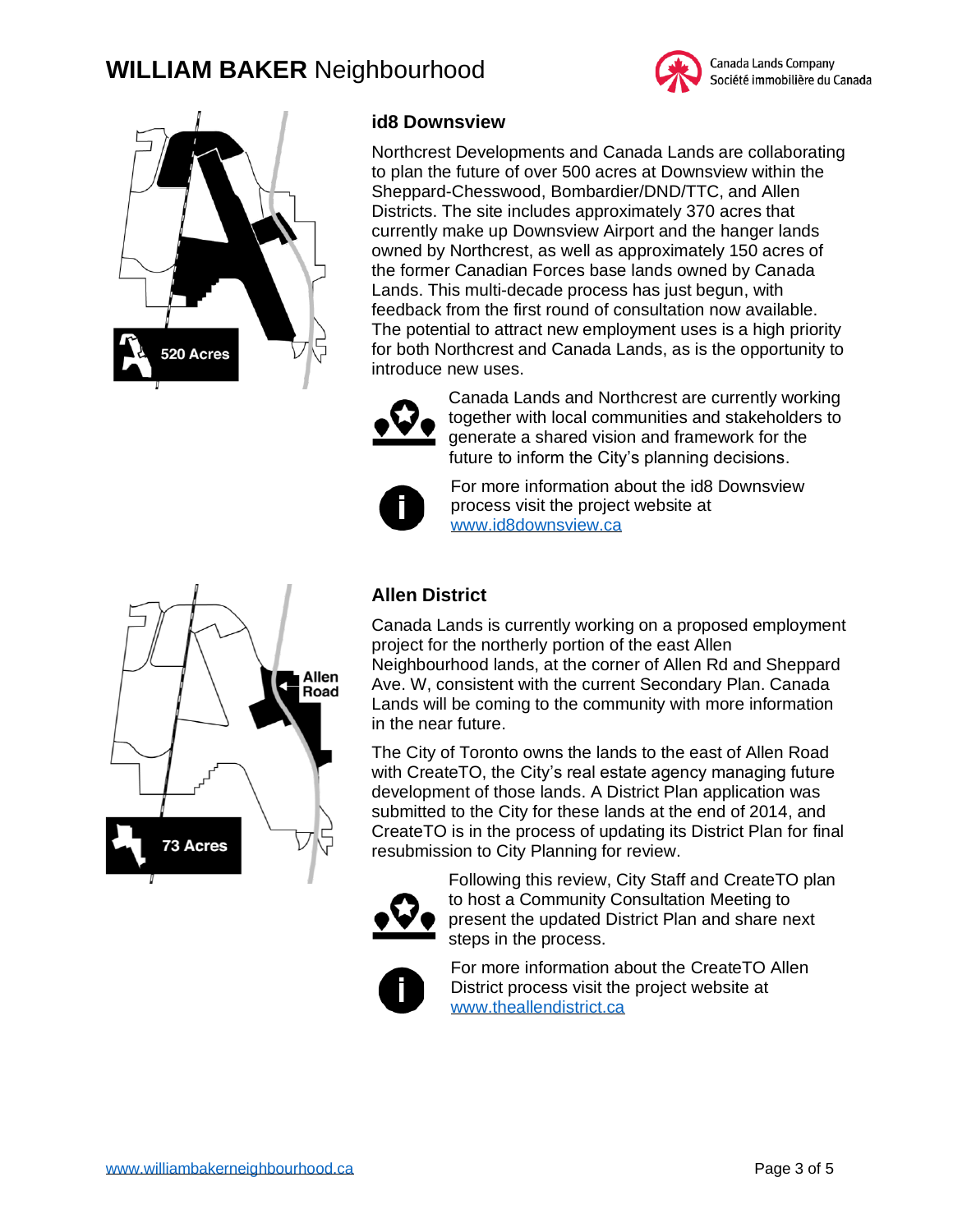



# **Stanley Greene**

Stanley Greene was the first district to be developed in the Downsview Area. The Stanley Greene District is 63 acres and is the southwestern portion of the Downsview Area Secondary Plan. The District Plan for Stanley Greene was approved in late 2013.



Much of the development has been built with residents enjoying their new community and local park and it is anticipated that all construction will be complete by the of 2022.



For more information about Stanley Greene visit <https://downsviewlands.ca/stanley-greene>



## **Housing Now at Wilson Heights**

The Wilson District is located at the southeast corner of the Downsview Area and includes one of the City's Housing Now sites at 50 Wilson Heights Boulevard. Toronto City Council initiated Housing Now in December 2018 to accelerate the development of affordable housing within mixed income, mixed-use, transit-oriented communities across the City of Toronto.



City Council approved planning permissions for 50 Wilson Heights Boulevard in early 2020. Next steps include the City of Toronto selecting a development partner for the site.



For more information about the Housing Now Site at Wilson visit

[https://createto.ca/housingnow/housing/50-wilson](https://createto.ca/housingnow/housing/50-wilson-heights-blvd/)[heights-blvd/](https://createto.ca/housingnow/housing/50-wilson-heights-blvd/)